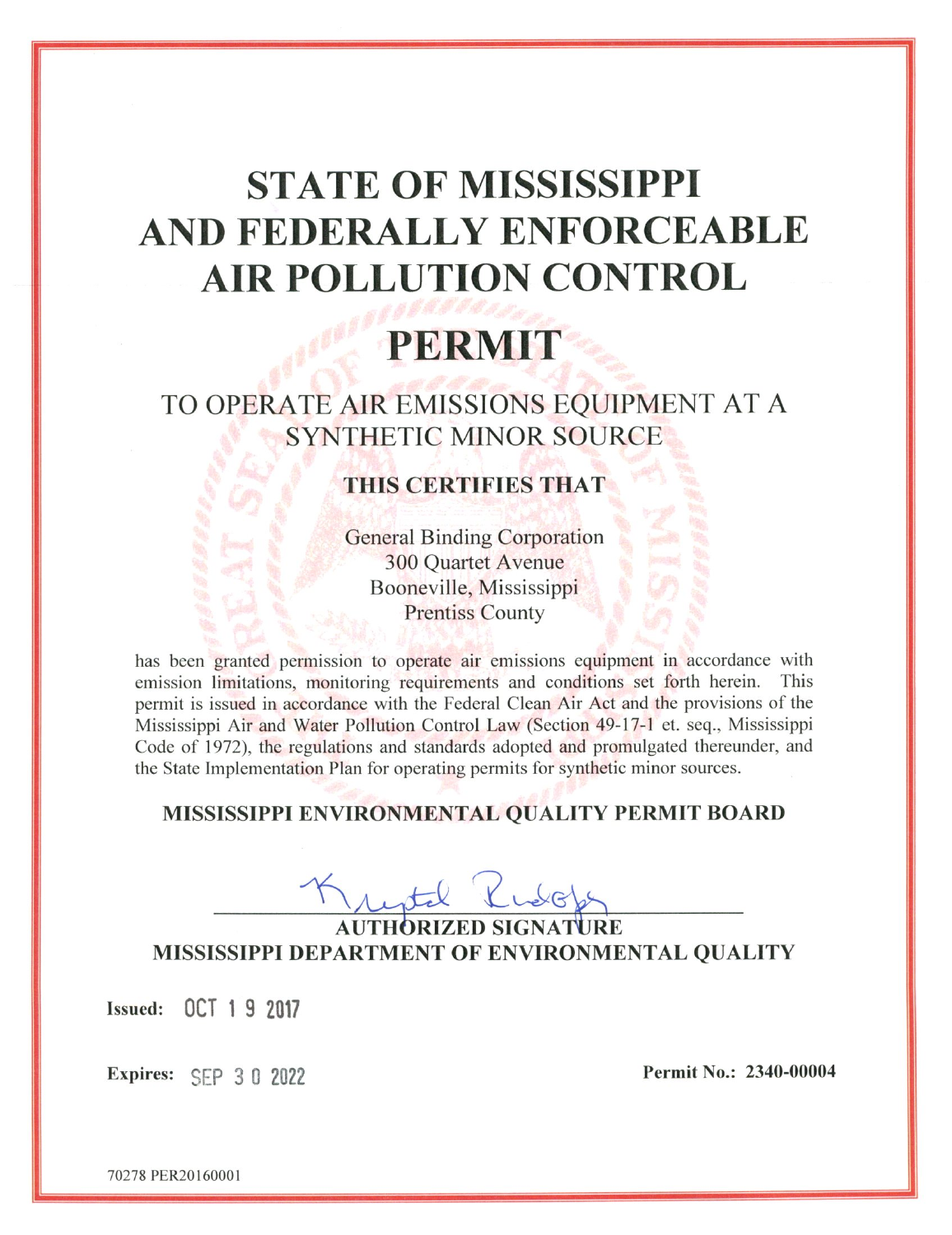#### **Section 1.**

#### **A. GENERAL CONDITIONS**

- 1. This permit is for air pollution control purposes only. (Ref.: 11 Miss. Admin. Code Pt. 2, R. 2.1.D.)
- 2. This permit is a Federally-approved permit to operate a synthetic minor source as described in 11 Miss. Admin. Code Pt. 2, R. 2.1.D [11 Miss. Admin.Code Pt. 2, R. 2.1.D.]
- 3. Any activities not identified in the application are not authorized by this permit. [Miss. Code Ann. 49-17-29 1.b]
- 4. The knowing submittal of a permit application with false information may serve as the basis for the Permit Board to void the permit issued pursuant thereto or subject the applicant to penalties for constructing or operating without a valid permit. [11 Miss. Admin. Code Pt. 2, R.2.2.B(5).]
- 5. The issuance of a permit does not release the permittee from liability for constructing or operating air emissions equipment in violation of any applicable statute, rule, or regulation of state or federal environmental authorities. (Ref.: 11 Miss. Admin. Code Pt. 2, R. 2.2.B(7).)
- 6. It shall not be a defense for a permittee in an enforcement action that it would have been necessary to halt or reduce the permitted activity in order to maintain compliance with the conditions of this permit unless halting or reducing activity would create an imminent and substantial endangerment threatening the public health and safety of the lives and property of the people of this state. [11 Miss. Admin.Code Pt. 2, R.2.2.B(15)(a).]
- 7. The permit and/or any part thereof may be modified, revoked, reopened, and reissued, or terminated for cause. Sufficient cause for a permit to be reopened shall exist when an air emissions stationary source becomes subject to Title V. The filing of a request by the permittee for a permit modification, revocation and reissuance, or termination, or of a notification of planned changes or anticipated noncompliance does not stay any permit condition. (Ref.: 11 Miss. Admin. Code Pt. 2, R. 2.2.B(15)(b).)
- 8. The issuance of this permit does not convey any property rights in either real or personal property, or any exclusive privileges. [11 Miss. Admin. Code Pt. 2, R. 2.2.B(15)(c).]
- 9. The permittee shall furnish to the DEQ within a reasonable time any information the DEQ may request in writing to determine whether cause exists for modifying, revoking and reissuing, or terminating the permit or to determine compliance with the permit. Upon request, the permittee shall also furnish to the DEQ copies of records required to be kept by the permit or, for information claimed to be confidential, the permittee shall furnish such records to the DEQ along with a claim of confidentiality. The permittee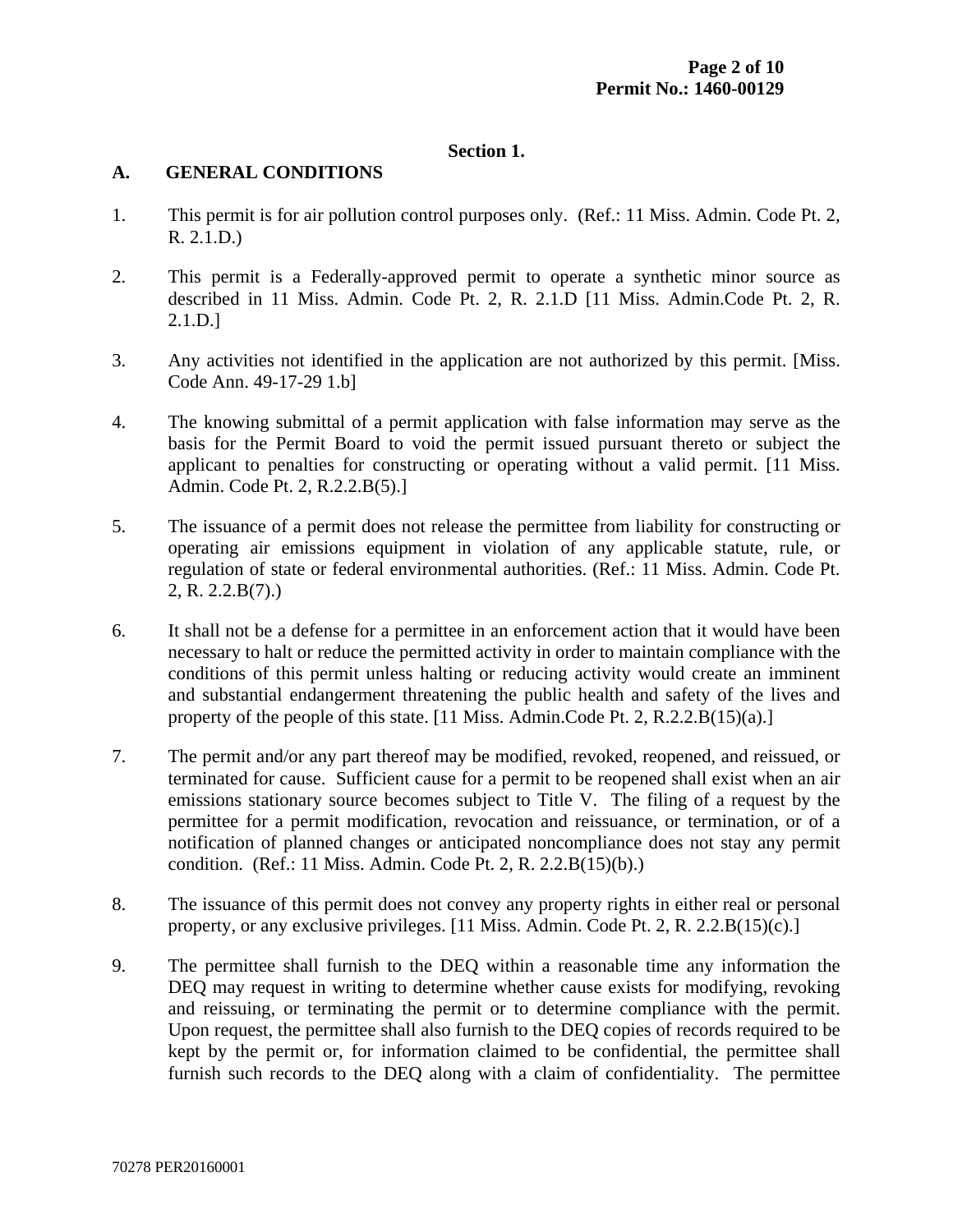may furnish such records directly to the Administrator along with a claim of confidentiality. (Ref.: 11 Miss. Admin. Code Pt. 2, R.  $2.2.B(15)(d)$ .)

- 10. The necessary facilities shall be constructed so that solids removed in the course of control of air emissions may be disposed of in a manner such as to prevent the solids from becoming windborne and to prevent the materials from entering State waters without the proper environmental permits. (Ref.: Miss. Code Ann. 49-17-29)
- 11. The permittee shall allow the Mississippi Department of Environmental Quality Office of Pollution Control and the Mississippi Environmental Quality Permit Board and/or their authorized representatives, upon the presentation of credentials:
	- a. To enter upon the permittee's premises where an air emission source is located or in which any records are required to be kept under the terms and conditions of this permit, and
	- b. At reasonable times to have access to and copy any records required to be kept under the terms and conditions of this permit; to inspect any monitoring equipment or monitoring method required in this permit; and to sample any air emission.

(Ref.: Miss. Code Ann. 49-17-21)

- 12. After notice and opportunity for a hearing, this permit may be modified, suspended, or revoked in whole or in part during its term for cause including, but not limited to:
	- a. Persistent violation of any terms or conditions of this permit.
	- b. Obtaining this permit by misrepresentation or failure to disclose fully all relevant facts; or
	- c. A change in federal, state, or local laws or regulations that require either a temporary or permanent reduction or elimination of previously authorized air emission [11 Miss. Admin. Code Pt. 2, R. 2.2.C.]
- 13. Except for data determined to be confidential under the Mississippi Air & Water Pollution Control Law, all reports prepared in accordance with the terms of this permit shall be available for public inspection at the offices of the Mississippi Department of Environmental Quality Office of Pollution Control. [Miss. Code Ann. 49-17-39]
- 14. Nothing herein contained shall be construed as releasing the permittee from any liability for damage to persons or property by reason of the installation, maintenance, or operation of the air cleaning facility, or from compliance with the applicable statutes of the State, or with local laws, regulations, or ordinances. [11 Miss. Admin. Code Pt. 2, R. 2.2.B(7).]
- 15. This permit may only be transferred upon approval of the Mississippi Environmental Quality Permit Board. [11 Miss. Admin. Code Pt. 2, R. 2.16.B.]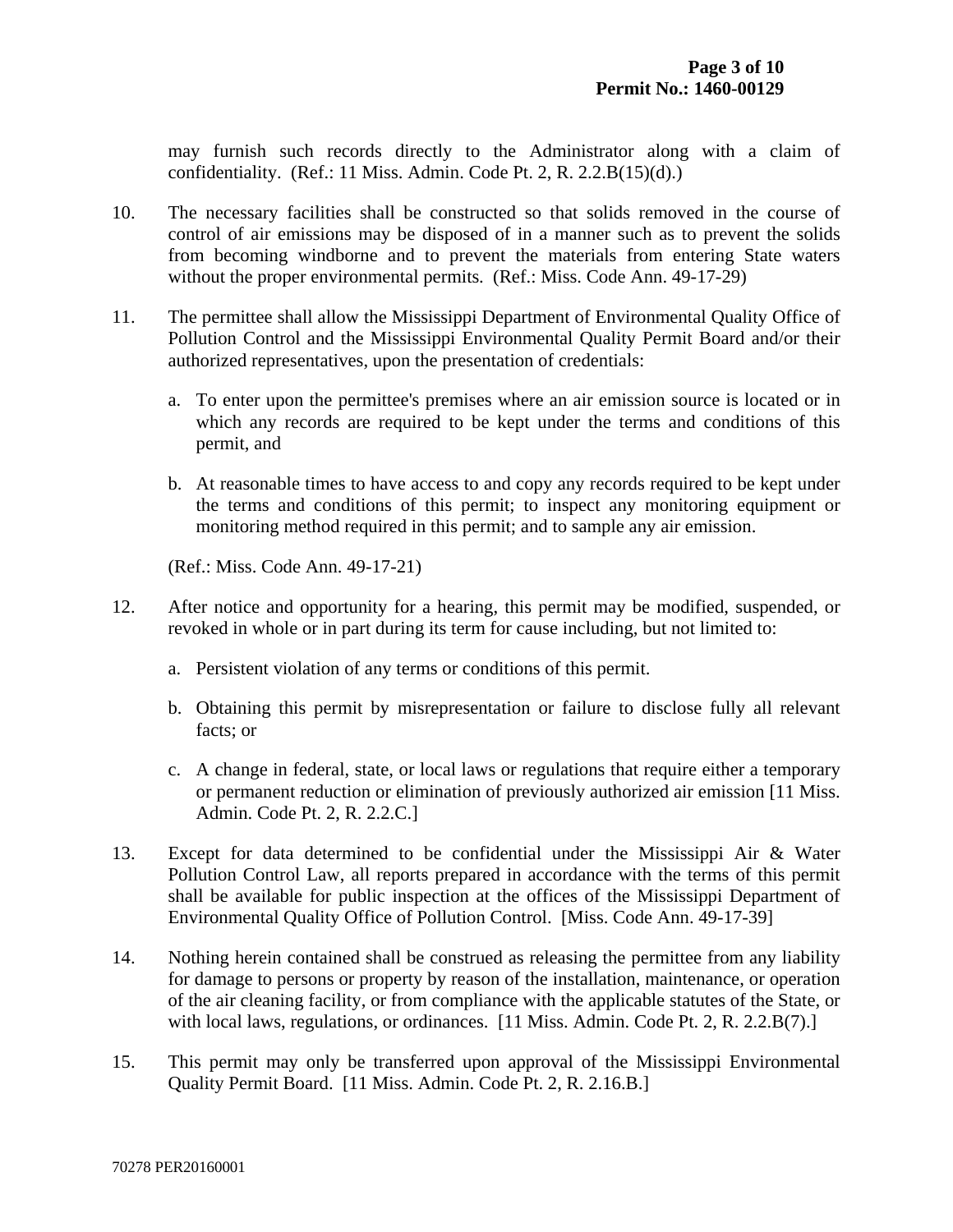- 16. The provisions of this permit are severable. If any provision of this permit, or the application of any provision of this permit to any circumstances, is challenged or held invalid, the validity of the remaining permit provisions and/or portions thereof or their application to other persons or sets of circumstances, shall not be affected thereby. [11 Miss. Admin.Code Pt. 2, R. 2.1.D(7).]
- 17. The permittee shall furnish to MDEQ within a reasonable time any information MDEQ may request in writing to determine whether cause exists for modifying, revoking and reissuing, or terminating the permit or to determine compliance with the permit. Upon request, the permittee shall also furnish to MDEQ copies of records required to be kept by the permit or, for information claimed to be confidential, the permittee shall furnish such records to MDEQ along with a claim of confidentiality. [11 Miss. Admin.Code Pt. 2, R. 2.2.B(15)(d).]
- 18. This permit does not authorize a modification as defined in Regulation 11 Miss. Admin. Code Pt. 2, "Permit Regulations for the Construction and/or Operation of Air Emission Equipment." A modification may require a Permit to Construct and a modification of this permit. Modification is defined and "Any physical change in or change in the method of operation of a facility which increases the actual emissions or the potential uncontrolled emissions of any air pollutant subject to regulation under the Federal Act emitted into the atmosphere by that facility or which results in the emission of any air pollutant subject to regulation under the Federal Act into the atmosphere not previously emitted. A physical change or change in the method of operation shall not include:
	- a. routine maintenance, repair, and replacement;
	- b. use of an alternative fuel or raw material by reason of an order under Sections 2(a) and (b) of the Federal Energy Supply and Environmental Coordination Act of 1974 (or any superseding legislation) or by reason of a natural gas curtailment plan pursuant to the Federal Power Act;
	- c. use of an alternative fuel by reason of an order or rule under Section 125 of the Federal Act;
	- d. use of an alternative fuel or raw material by a stationary source which:
		- (a) the source was capable of accommodating before January 6, 1975, unless such change would be prohibited under any federally enforceable permit condition which was established after January 6, 1975, pursuant to 40 CFR 52.21 or under regulations approved pursuant to 40 CFR 51.166; or
		- (b) the source is approved to use under any permit issued under 40 CFR 52.21 or under regulations approved pursuant to 40CFR 51.66;
	- e. an increase in the hours of operation or in the production rate unless such change would be prohibited under any federally enforceable permit condition which was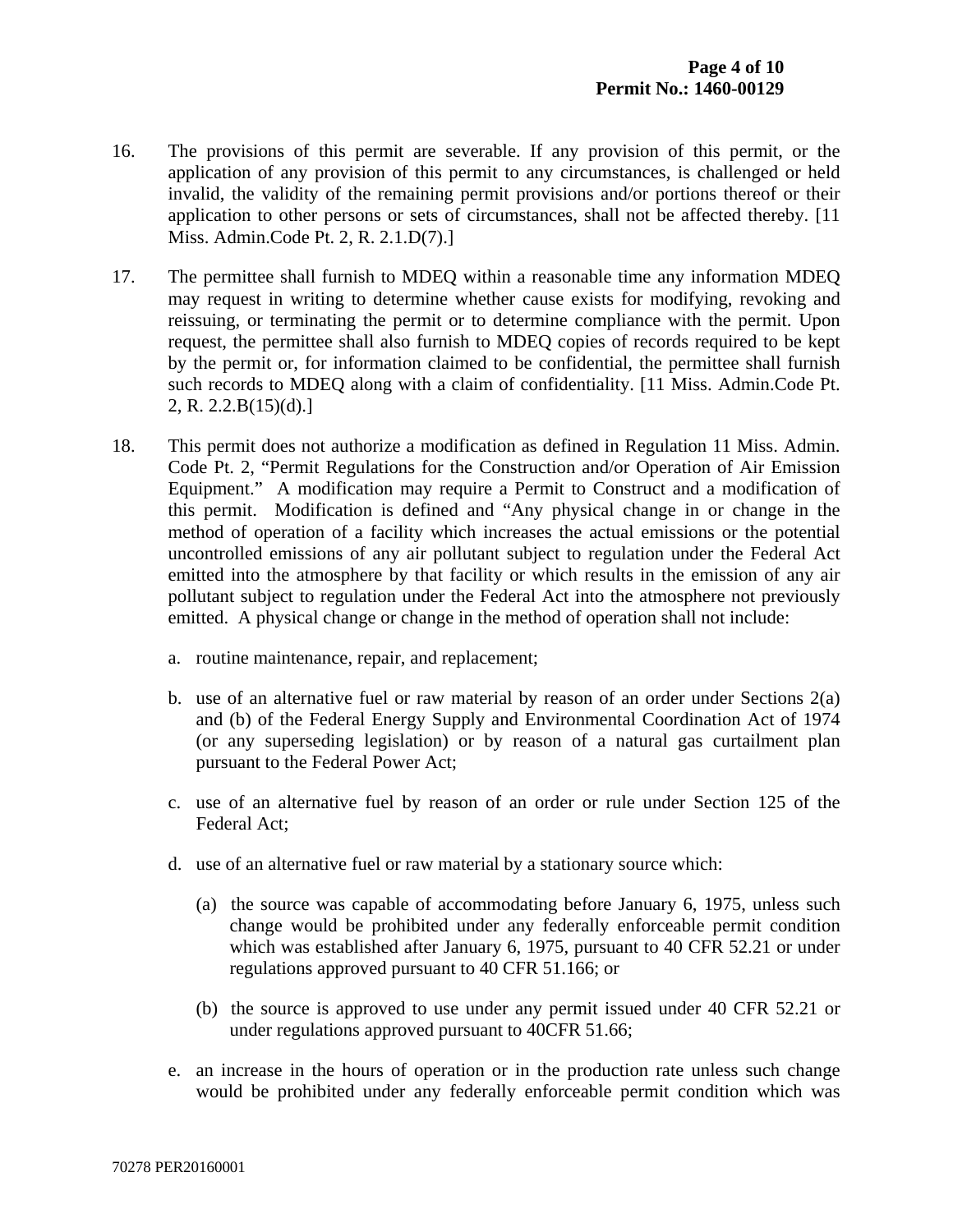established after January 6, 1975, pursuant to 40 CFR 52.21 or under regulations approved pursuant to 40 CFR Subpart I or 40 CFR 51.166; or

f. any change in ownership of the stationary source."

(11 Miiss. Admin. Code Pt. 2, R. 2.1.D(2).

#### **B. GENERAL OPERATIONAL CONDITIONS**

- 1. Should the Executive Director of the Mississippi Department of Environmental Quality declare an Air Pollution Emergency Episode, the permittee will be required to operate in accordance with the permittee's previously approved Emissions Reduction Schedule or, in the absence of an approved schedule, with the appropriate requirements specified in Regulation, 11 Miss. Admin. Code Pt. 2, "Regulations for the Prevention of Air Pollution Emergency Episodes" for the level of emergency declared. (11 Miss. Admin. Code Pt. 2, R.2.10.)
- 2. Except as otherwise specified herein, the permittee shall report all deviations from permit requirements, including those attributable to upsets, the probable cause of such deviations, and any corrective actions or preventive measures taken. Said report shall be made within five (5) working days of the time the deviation began. [11 Miss. Admin.Code Pt. 2, R.2.2.B(10).]
- 3. The permittee shall retain all required records, monitoring data, supported information and reports for a period of at least five (5) years from the date of the monitoring sample, measurement, report, or application. Support information includes all calibration and maintenance records, all original strip-chart recordings or other data for continuous monitoring instrumentation, and copies of all reports required by this permit. Copies of such records shall be submitted to MDEQ as required by Applicable Rules and Regulations or this permit upon request. [11 Miss. Admin.Code Pt. 2, R.2.9.]
- 4. The air pollution control facilities shall be constructed such that diversion from or bypass of collection and control facilities is not needed except as provided for in 11 Miss. Admin. Code Pt. 2, R. 1.10., "Air Emission Regulations for the Prevention, Abatement, and Control of Air Contaminants." (Ref.: 11 Miss. Admin. Code Pt. 2, R. 1.10.)
- 5. Compliance Testing: Regarding compliance testing:
	- (a) The results of any emissions sampling and analysis shall be expressed both in units consistent with the standards set forth in any Applicable Rules and Regulations or this permit and in units of mass per time.
	- (b) Compliance testing will be performed at the expense of the permittee.
	- (c) Each emission sampling and analysis report shall include but not be limited to the following: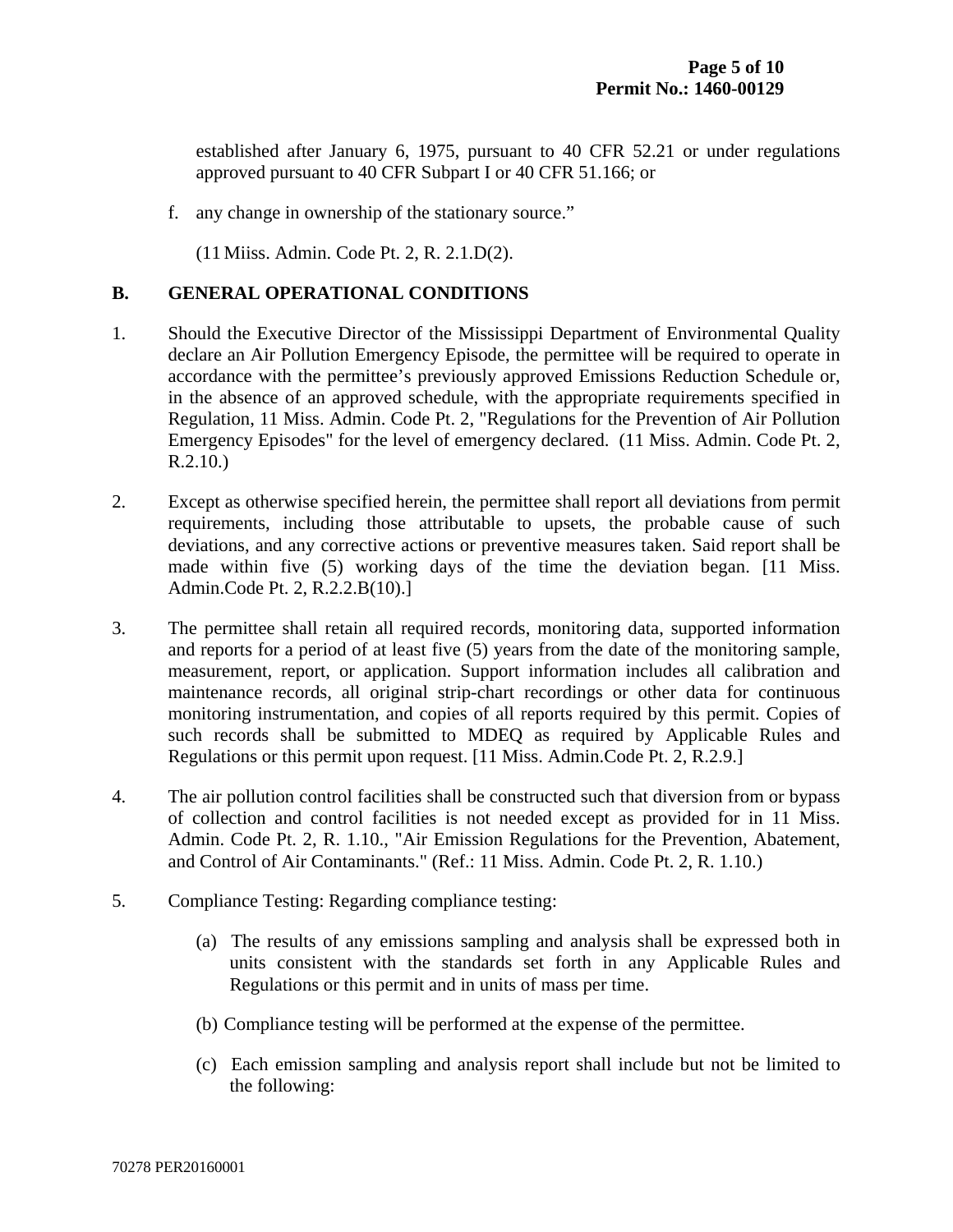- (1) detailed description of testing procedures;
- (2) sample calculation(s);
- (3) results; and
- (4) comparison of results to all Applicable Rules and Regulations and to emission limitations in the permit.

(Ref.: 11 Miss. Admin. Code Pt. 2, R. 2.6.B(3), (4), and (6).)

## **C. GENERAL SUBMITTAL REQUIREMENTS**

- 6. For renewal of this permit, the applicant shall make application not less than one-hundred eighty (180) days prior to the expiration date of the permit substantiated with current emissions data, test results or reports or other data as deemed necessary by the Mississippi Environmental Quality Permit Board. [11 Miss. Admin. Code Pt. 2, R. 2.8.]
- 7. Except as otherwise specified herein, the permittee shall submit a certified annual synthetic minor monitoring report by the 31st of January for preceding calendar year. This report shall address any required monitoring specified in the permit. [11 Miss. Admin. Code Pt. 2, R.2.2.B(11).]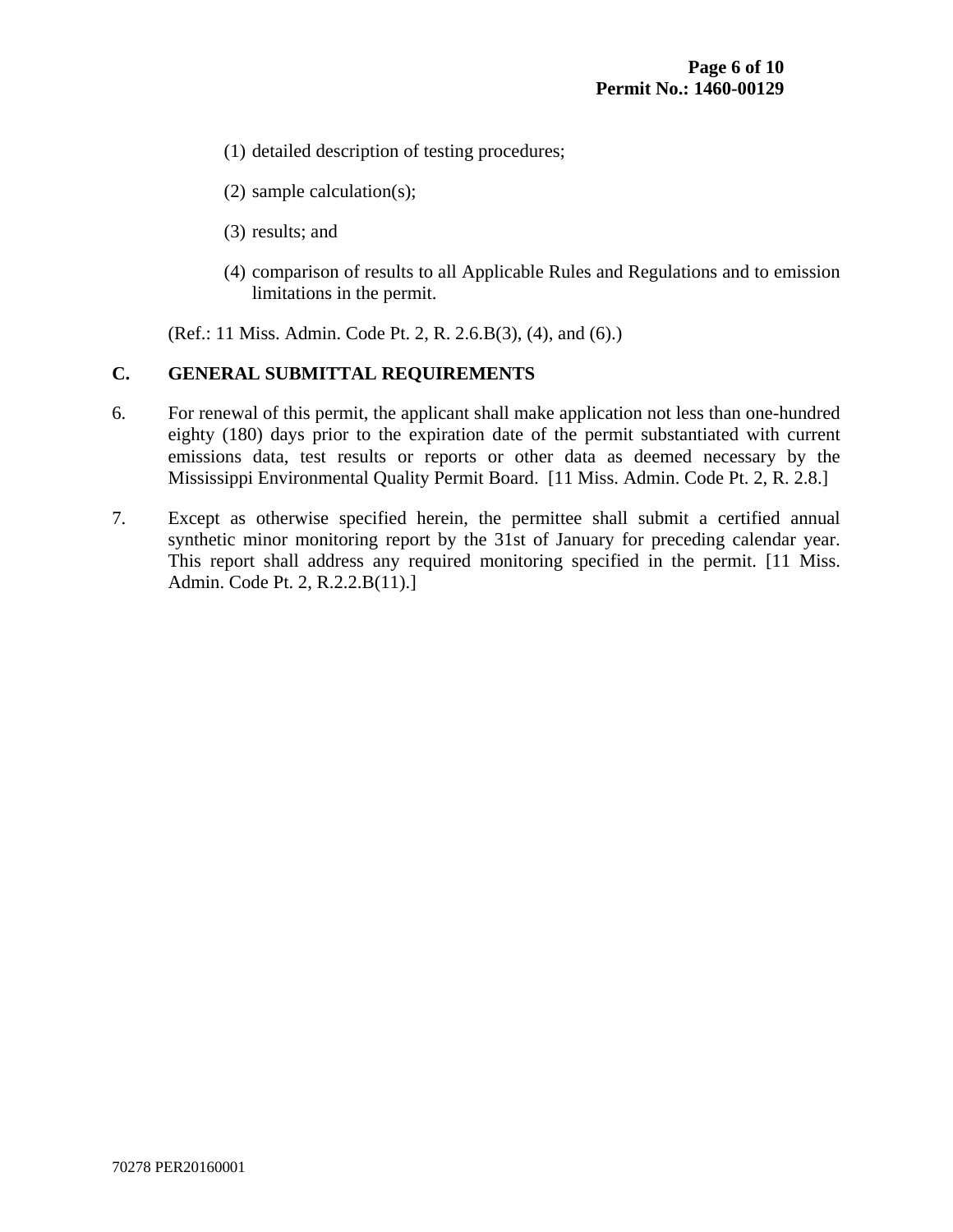## **SECTION 2 EMISSION POINT DESCRIPTION**

The permittee is authorized to operate air emissions equipment, as described in the following table.

| <b>Emission</b><br><b>Point</b> | <b>Description</b>                                                                                                                                      |
|---------------------------------|---------------------------------------------------------------------------------------------------------------------------------------------------------|
| $AA-001$                        | 72 natural gas fired space heaters with a total heat input of 27.49 MMBtu/hr                                                                            |
| $AA-002$                        | Emissions from baghouse that control PM emissions from 3 Holzma saws used to cut wood panels                                                            |
| $AA-005$                        | Emissions from drying operation from electric oven from screen printing operation (applies the General<br>Binding logo and border on a small lap board) |
| $AA-006$                        | Emissions from 2 electric bake ovens from drying in the process of applying a water-based acrylic<br>polyurethane coating from Dow                      |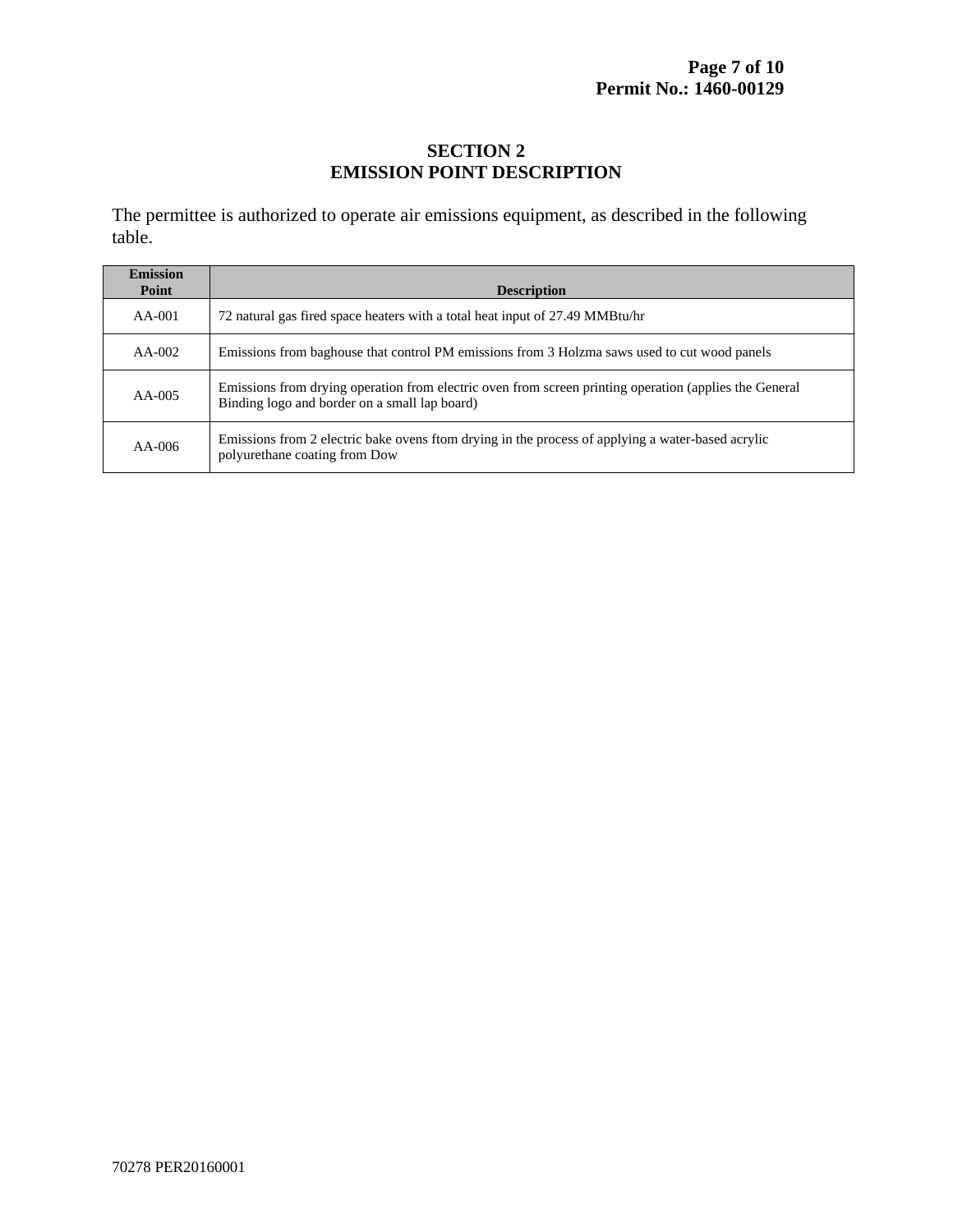#### **SECTION 3 EMISSION LIMITATIONS AND STANDARDS**

| <b>Emission</b><br>Point | <b>Applicable Requirement</b>               | <b>Condition</b><br>Number(s) | Pollutant/<br><b>Parameter</b> | <b>Limitation/Standard</b> |
|--------------------------|---------------------------------------------|-------------------------------|--------------------------------|----------------------------|
| $AA-002$                 | 11 Miss. Admin. Code Pt. 2, R.<br>1.3.F     | 3.1                           | $PM/PM_{10}$                   | $E = 4.1 p^{0.67}$         |
| $AA-002$                 | 11 Miss. Admin. Code Pt. 2, R.<br>2.2.B(10) | 3.2                           | <b>PM</b>                      | Operational                |
| $AA-002$                 | 11 Miss. Admin. Code Pt. 2, R.<br>1.3.B     | 3.4                           | Opacity                        | Not to exceed 40%          |

3.1 Except as otherwise specified, no person shall cause, permit, or allow the emission of particulate matter (filterable only) in total quantities in any one hour from any manufacturing process, which includes any associated stacks, vents, outlets, or combination thereof, to exceed the amount determined by the relationship

 $E = 4.1 p^{0.67}$ 

where E is the emission rate in pounds per hour and p is the process weight input rate in tons per hour.

Conveyor discharge of coarse solid matter may be allowed if no nuisance is created beyond the property boundary where the discharge occurs. (Ref: 11 Miss. Admin. Code Pt. 2, R. 1.3.F)

- 3.2 For Emission Points AA-002, the baghouse shall be operating as designed when any of the three Holmza saws are in operation. (Ref: 11 Miss. Admin. Code Pt. 2, R. 2.2.B(10)).  $1.3.D(1)(a)$ .)
- 3.4 Except as otherwise specified or limited herein, the permittee shall not cause, allow, or permit the discharge into the ambient air from any point source or emissions, any air contaminant of such opacity as to obscure an observer's view to a degree in excess of 40% opacity. (Ref.: 11 Miss. Admin. Code Pt. 2, R. 1.3.B.)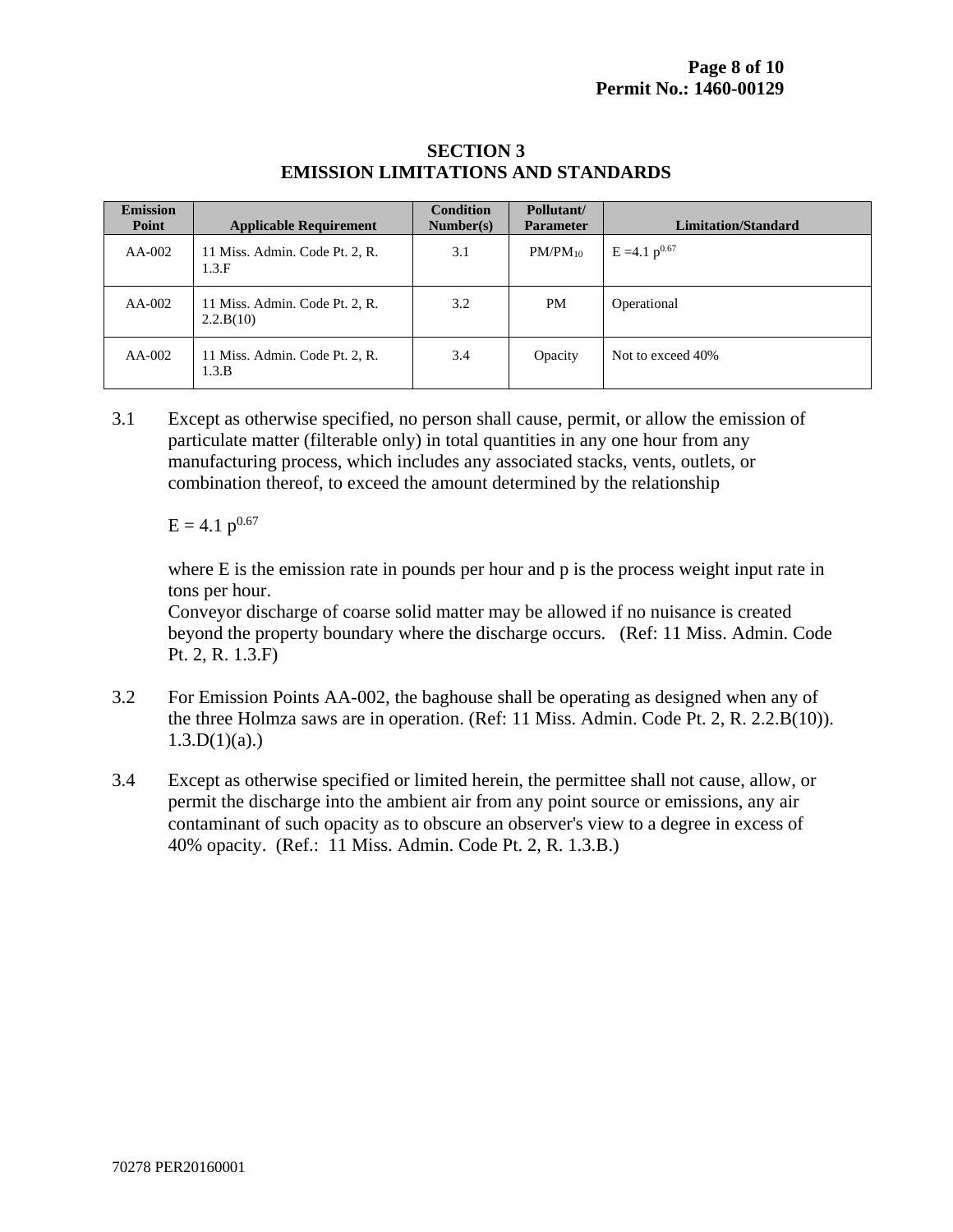#### **SECTION 5 MONITORING AND RECORDKEEPING REQUIREMENTS**

| <b>Emission</b><br>Point | <b>Applicable Requirement</b>                    | Condition<br>Number(s) | Pollutant/<br><b>Parameter</b> | <b>Monitoring/Recordkeeping</b><br><b>Requirement</b>          |
|--------------------------|--------------------------------------------------|------------------------|--------------------------------|----------------------------------------------------------------|
| $AA-002$                 | 11 Miss. Admin. Code Pt. 2, R<br>6.3.A.(3)(a)(2) | 5.1                    | <b>PM</b>                      | Monthly inspections of the air pollution<br>control equipment. |
| $AA-002$                 | 11 Miss. Admin. Code Pt.2, R<br>6.3.A.(3)(a)(2)  | 5.2                    | VOCs, HAPs                     | Monthly Monitoring and Recordkeeping                           |

- 5.1 For Emission Points AA-002, the permittee shall perform monthly inspections of the air pollution control equipment. Maintenance shall be performed as necessary to maintain proper operation of the pollution control equipment. In the event of a failure of the air pollution control equipment, the permittee shall cease operations until such time as repairs are made and the proper efficiency of the air pollution control equipment is restored. The permittee shall maintain on-site sufficient equipment necessary to repair/replace any pollution control equipment. Records of monthly inspections and any maintenance work shall be kept in log form and must be made available for review upon request during any inspection visit by Office of Pollution Control personnel. The permittee shall maintain these records for at least five (5) years following the date of such record. (Ref.: 11 Miss. Admin. Code Pt. 2, R. 6.3.A(3)(a)(2).)
- 5.2 For the entire facility, the permittee shall monitor and record the Volatile Organic Compounds (VOCs), Hazardous Air Pollutants (HAPs), and total HAPs emitted monthly. The emissions shall be recorded monthly in tons/month and as a rolling 12-month total in tons/yr in log form and must be made available for review upon request during any inspection visit by Office of Pollution Control personnel. The permittee shall maintain these records for at least five (5) years following the date of such record. (Ref.: 11 Miss. Admin. Code Pt. 2, R. 6.3.A(3)(a)(2).)